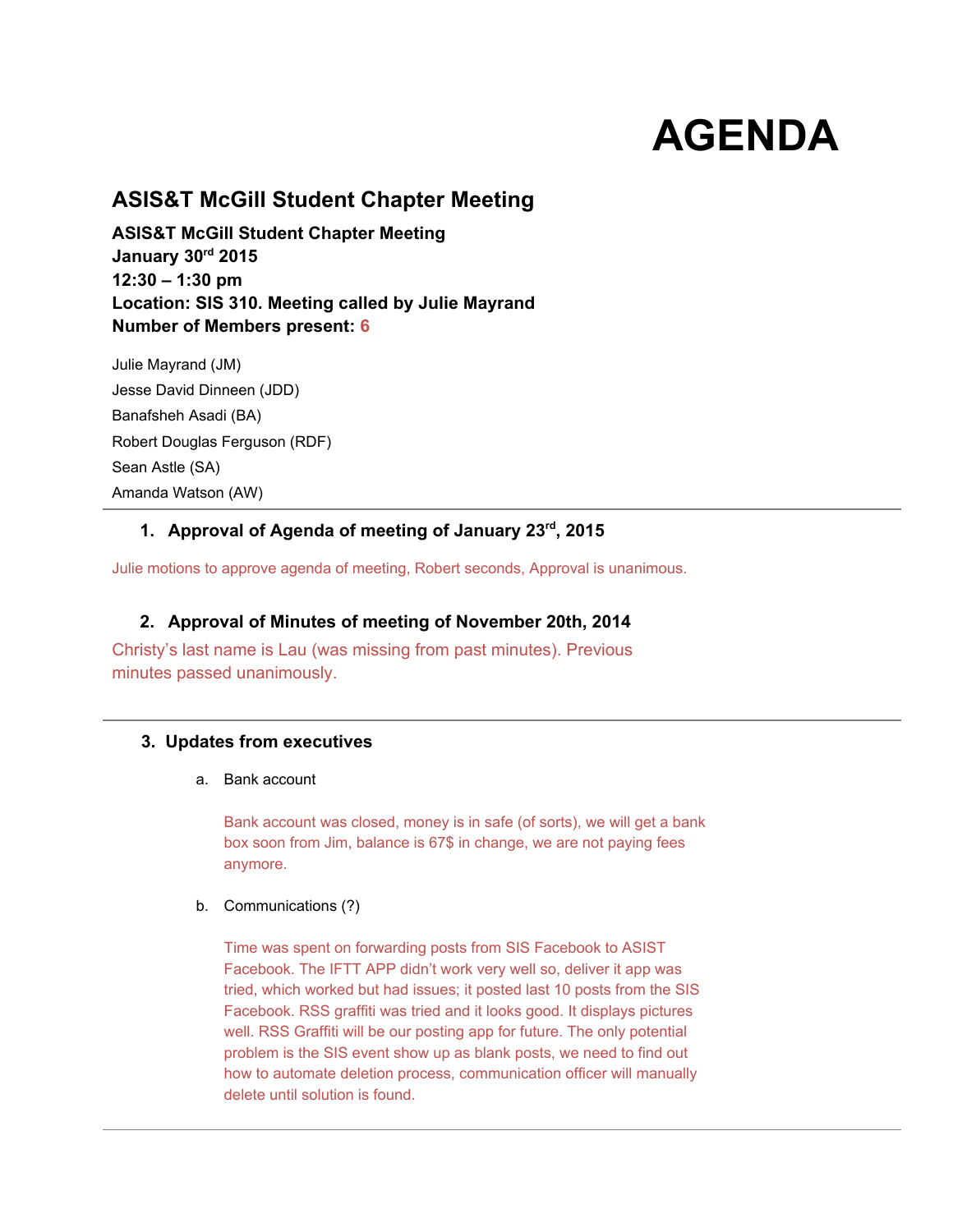#### c. Bylaws process

Not yet sent to ASIST yet. Will be completed in near future.

## **4. Upcoming Activities**

## a. Potluck?

Potluck looks like a go. Email was drafted. It will be sent to all members. Advert for the event looks great. Research potluck will be open to all SIS students interested in research as well as faculty.

Wording could be changed to more directly ask for people to bring food, text will be made larger, and more centered.

Image was made using Evite and edited with Paint.

How can we help identify who's research interests are what? Solution: spreadsheet for food could collect research interest with food contributions.

Date for event is Wednesday Feb 11<sup>th</sup> @ 12:30 3661 Peel RM 106

End time is 2PM,

Supplies needed: disposable cutlery, glasses, plates, napkins, juice.

We need to ask MISSA for money for the symposium, we didn't think about a budget for this event.

We will request money and if approved, we will consider spending some money. We will look at spreadsheet the day before the event and decide if we need to buy supplies.

Jesse is exceptionally pleased the event is finally happening. Julie seconds this notion.

#### b. Symposium

Survey was sent to see if there was any interest in the event among PhD Survey.

Nine responses received. 31 PhD students. The survey will be sent to solicit more feedback.

Preliminary results are generally in favour of an EBSI-SIS symposium and monthly research discussions/meetings.